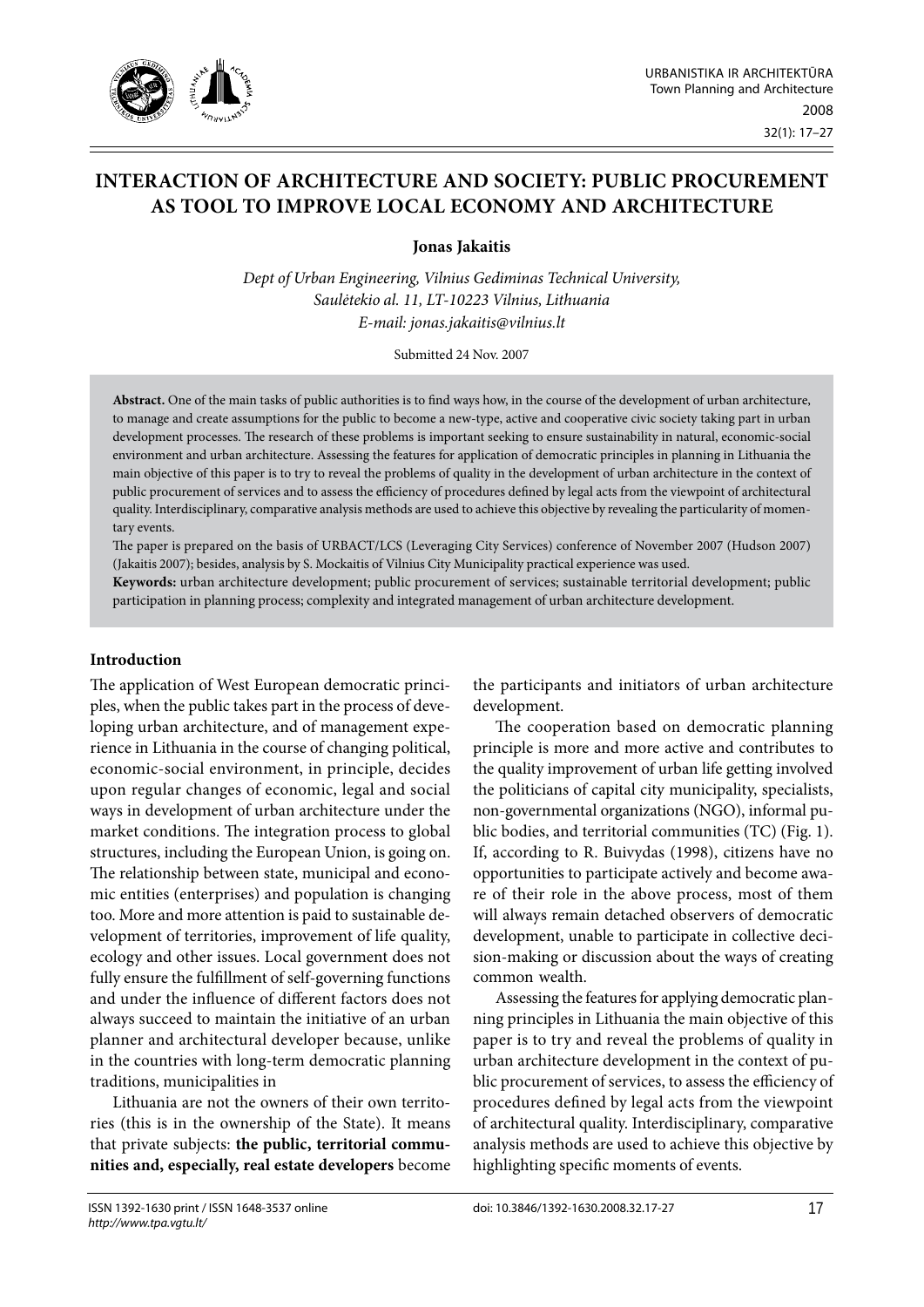

**Fig. 1.** Society model of cognition

# **1. Historical and contemporary regulation of Lithuanian planning system and architectural activity quality**

In the directives of the European Union the concept "public interest" serves as a qualitative indicator of architectural performance. Definition of the latter is important not only for architects, urban planners but also for the entire society. In a globalising world, as economic subjects as well as architects are expanding their activities not only in Lithuania but also in the EU or other world regions, it is necessary to standardise the results of architecture and society interaction by defining qualitative criteria of architectural performance.

According to K. Hudson (2007), providing 80 % of all jobs and most local economic growth, businesses with fewer than 50 employees are the lifeblood of urban economies. Most managers believe that public procurement law makes this unavoidable. They are wrong. LCS (Leveraging City Services) project research demonstrates that local government can empower public procurement professionals to promote territorial economic growth and social cohesion through better management of the global procurement process, increased staff professionalism and affirmative small-business friendly policies and procedures. These changes enable qualified businesses with fewer than 50 employees – often excluded by current procedures – to respond to competitive tenders and win.

A manner of public procurement by announcing of tenders, as a well-known means of improving the quality of architectural performance, was spreading in the West Europe touching not only Lithuania but also the entire space of the Russian tsar regime. In the late 19th



**Fig. 2.** Basilica of the Sacred in Paris (*Sacre-Coeur*) (author's photos)

century – early 20th century in the great European cities architects, who had won open, visiting or commissioning tenders, were in charge of constructions of major buildings. According to N. Lukšionytė-Tolvaišienė, tenders for engineering and construction were encouraging creativeness of architects and marked the evolution of democratic principles (Lukšionytė-Tolvaišienė 2002: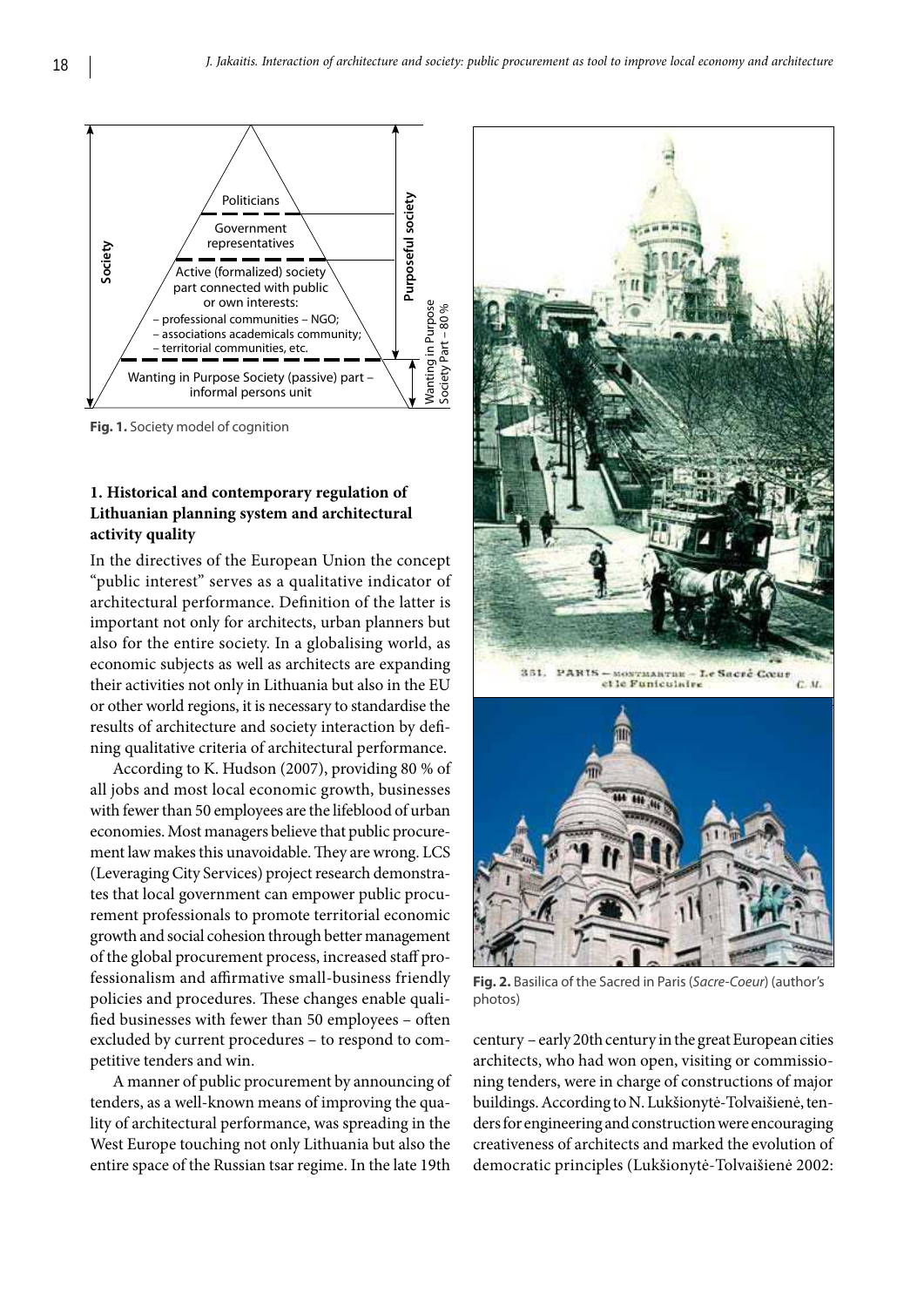

**Fig. 3.** High-tech style of architecture in Paris (*La Defanse*) (author's photos)

95). Architects of the French historicism in the late 19th century extremely popularized the neo-romanticism. This trend was particularly unfolded in tender projects for the Sacred Heart Church on Montmartre hill in Paris in 1874–1875 (Fig. 2). In 1873 the city council of Paris voted a law of public utility to seize land at the summit of Montmartre for the construction of the basilica. The architect Paul Abadie designed the basilica after winning a competition over 77 other architects.

At that time there was a tendency for engineering churches and other objects important for society by the way of competitive selection. There, in 1903 the Sacred Heart Church in Cracow was to be built after announcing *a closed tender* (in the context of this paper – nonformal way of organising a tender. – J. J.), to which architects from Poland, Vienna and a famous Lithuanian architect A. Vivulskis were invited. The latter, by the way, was announced the winner of this tender.

There were cases of scepticism towards architectural tenders. There, in 1905 pastors of the Catholic Church in Vilnius took the initiative to build a church dedicated to the Sacred Heart, but the bishop E. Roppas, whose opinion about tenders was rather sceptical (presumably, undoubted professionalism of an architect allowed choosing **the non-formal way of organizing design works.** – J. J.), commissioned the project to A. Vivulskis (Lukšionytė-Tolvaišienė 2002: 97)*,* whom he had known from childhood and trusted him.

The situation of architectural tenders in the interwar Lithuania was also characteristic of attention to buildings of great significance for the society and state, cultural objects and churches. Not by accident, many buildings that have "survived" tenders of that period do not lose their value even today. Yet this topic as well as that related to the soviet period is the subject of future research.

Currently, unfortunately, the legislation in Lithuania is incoherent and patchy. It does not define *public interest* or *lawful expectations* and other issues that respect the morality of the public relations in the area of architecture. Therefore, it becomes an informal indicator of mental perception in Lithuania (often lifeless, minimalistic and economically-based striving for a day-to-day benefit and sometimes, under the distorted privatization conditions,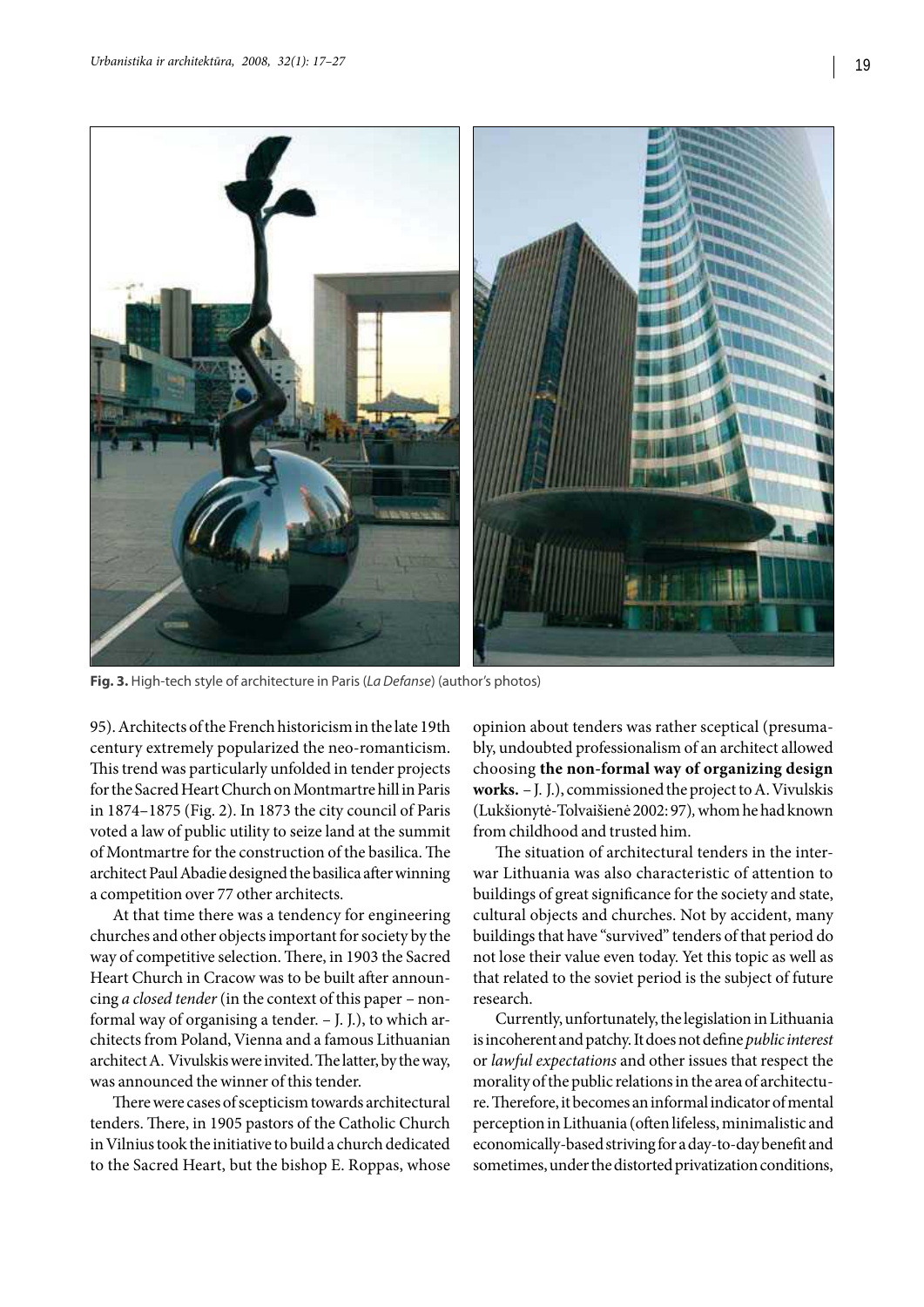

**Fig. 4.** Buildings of high-tech style architecture in Istanbul and Toronto (author's photos)

at the expense of benefit of other members of society). Unfortunately, they consider architectural activities as a technological part of construction complex. Such an attitude, as it can be understood primitively, emerged together with a period of a self-image of independence and freedom in all spheres as well as in that of architectural activities that co-occurred with the prosperity of the late modernism (high-tech) in the world of architectural stylistics (Fig. 3). Elements of architectural décor were eliminated from dominating geometric volumes of new buildings of the technical aesthetics in the context of rigorous "games" of the free market economy best corresponding with the image and prestige of business objectives (Fig. 4). Therefore, in the Lithuanian society, especially in that of non-professionals, the conception of technocratic architecture is reflected in the contemporary legislation of Lithuania that allows for occurrence of unprecedented situations enabling simplified understanding of the management of the urban architecture policy implementation, by "pushing forward" the importance of procedures into the priority position and failing to avoid conflict between the old and new. However, according to E. Navickienė, the issue between new and old architecture because of many actions started to be changed by the equality principal of new and historic architecture which highlighted the issue of good and bad architecture (because of lack of evaluation criteria – J. J.) (Navickienė 2006: 161). These processes are typical not only of Lithuania but also of other countries in the way to democracy. These trends are extremely evident in the political situation in Vilnius that changed after the local elections in 2007. Actions for continuity of the urban architecture policy implementation are not oriented for improving the achieved results.

Under such conditions the application of democratic planning principles in the development of urban architecture in Lithuania becomes inevitable and important for assessing:

- sustainable development;
- publicity of the process;



**Fig. 5.** Planning system of Vilnius City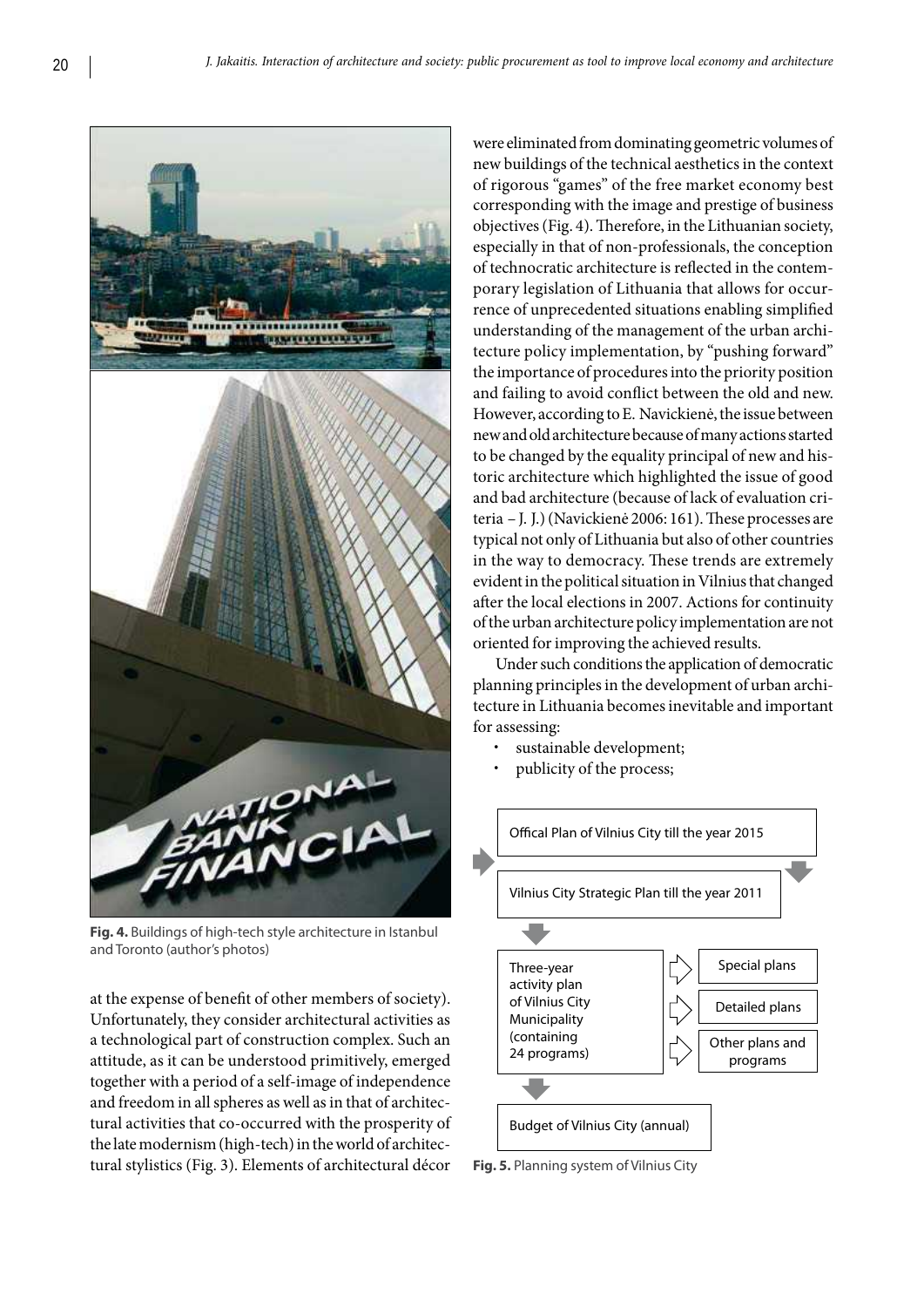- cooperation (public-private partnerships);
- division of rights and duties;
- subsidiary.

Current legal acts existing in the country differently treat and present the definitions of plan contents of different levels. Speaking about the differences in the contents of these processes a lot of discussions arise in identifying the interrelationship between master plan (MP) and strategic plan (SP) and their role in an integrated municipal (or any other territory) system of plans (Fig. 5). The use of different formulations causes many uncertainties in defining the objectives and tasks of plans. Current laws on territories planning (TPL) (Law Amending… 2004) are not differentiated and are to be understood (and the society does so) as applicable to any size of the area, any level and type of planning. The ambiguity or absence of definitions not only confuse an organizer of planning activities, property owner and investor (they make their own interpretation of the contents), but also very often causes conflicting situations.

The traditions of good services in architectural activities are promoted in the EU member states due to understanding of a particular role of architecture in public life. It is required that national laws set adequate screening criteria and procedures in regulating the supply of quality services of architectural activities. It is important to ensure mutual balance between services, economic and life quality standards and artistry criteria. Therefore, in the words of the European Urban Charter, tenders in architecture may stimulate the birth of new ideas in urban development (Standing… 1997) and suppose conditions for sustainable procurement (?).

According to the legislation, in Lithuania a lengthy time is consumed for implementation of the service procurement process, and very often unclear criteria for the procurement of services have only a formal meaning of the contents of procedure (Fig. 6). Non-perfect law provisions do not ensure an objectively operating procedure of public procurement, hinder to make an immediate reaction to the challenging situation in the urban development market and even more highly discredit democratic principles for the procurement of services (Table 1).

**Table 1.** Analysis of duration of organising public procurement of services to prepare territory planning, urban projects according to the Law Amending the Law on Public Procurement of the Republic of Lithuania

|               | No Actions                                                                                                                                                                                                                               | Executor                                                      | Duration                                                                                                                                                         |
|---------------|------------------------------------------------------------------------------------------------------------------------------------------------------------------------------------------------------------------------------------------|---------------------------------------------------------------|------------------------------------------------------------------------------------------------------------------------------------------------------------------|
|               | Decision regarding the development of territory<br>planning document:<br>a. Preparation of a decision and its submission<br>to the council (approval in committees)<br>b. Preparation of a task<br>c. Preparation of planning conditions | Department of Urban<br>Development (DUD)<br>responsible units | $\sim$ 2 months (officially ca 20 days)                                                                                                                          |
| $\mathcal{P}$ | Announcement of tender:                                                                                                                                                                                                                  | Planning and Accoun-<br>ting Division (PAD)                   |                                                                                                                                                                  |
|               | a. Preparation of tender conditions<br>b. Publication in press                                                                                                                                                                           |                                                               | 10 days<br>At least 52 (36) days in advance $(+ 3$ weeks in the<br>case of appeal) from announcement before su-<br>bmission of a notice and opening of envelopes |
|               | c. Preparation of proposals                                                                                                                                                                                                              | Service provider                                              |                                                                                                                                                                  |
| 3             | Opening of envelopes and analysis of bids<br>regarding compliance with conditions and task<br>a. Conclusion of preliminary sequence                                                                                                      | Public procurement<br>commission                              | 7 days (minutes regarding preliminary priority and<br>announcement of a winner)                                                                                  |
|               | b. Time for appeals<br>c. Announcement of a winner (contract signing<br>on procurement of service)                                                                                                                                       |                                                               | 10 days                                                                                                                                                          |
|               |                                                                                                                                                                                                                                          |                                                               | In total: $\sim$ 5-6 months                                                                                                                                      |
|               | Contract implementation                                                                                                                                                                                                                  | Organizer will control<br>contract implemen-<br>tation        | $\sim$ 10-12 months.                                                                                                                                             |
|               |                                                                                                                                                                                                                                          |                                                               | In total: $\sim$ 15-18 months                                                                                                                                    |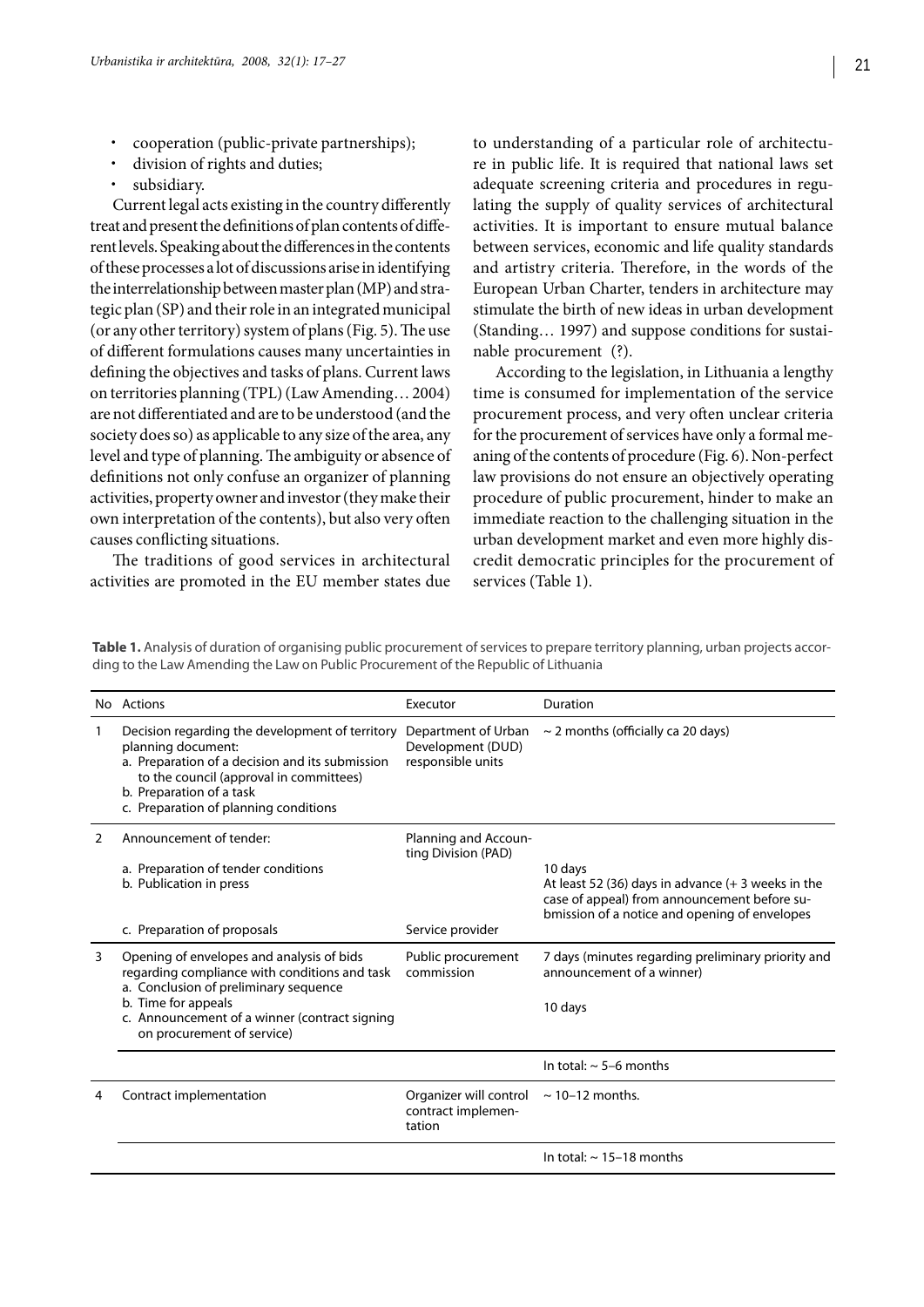

**Fig. 6.** Architectural activity and public procurement analysis of internecine interaction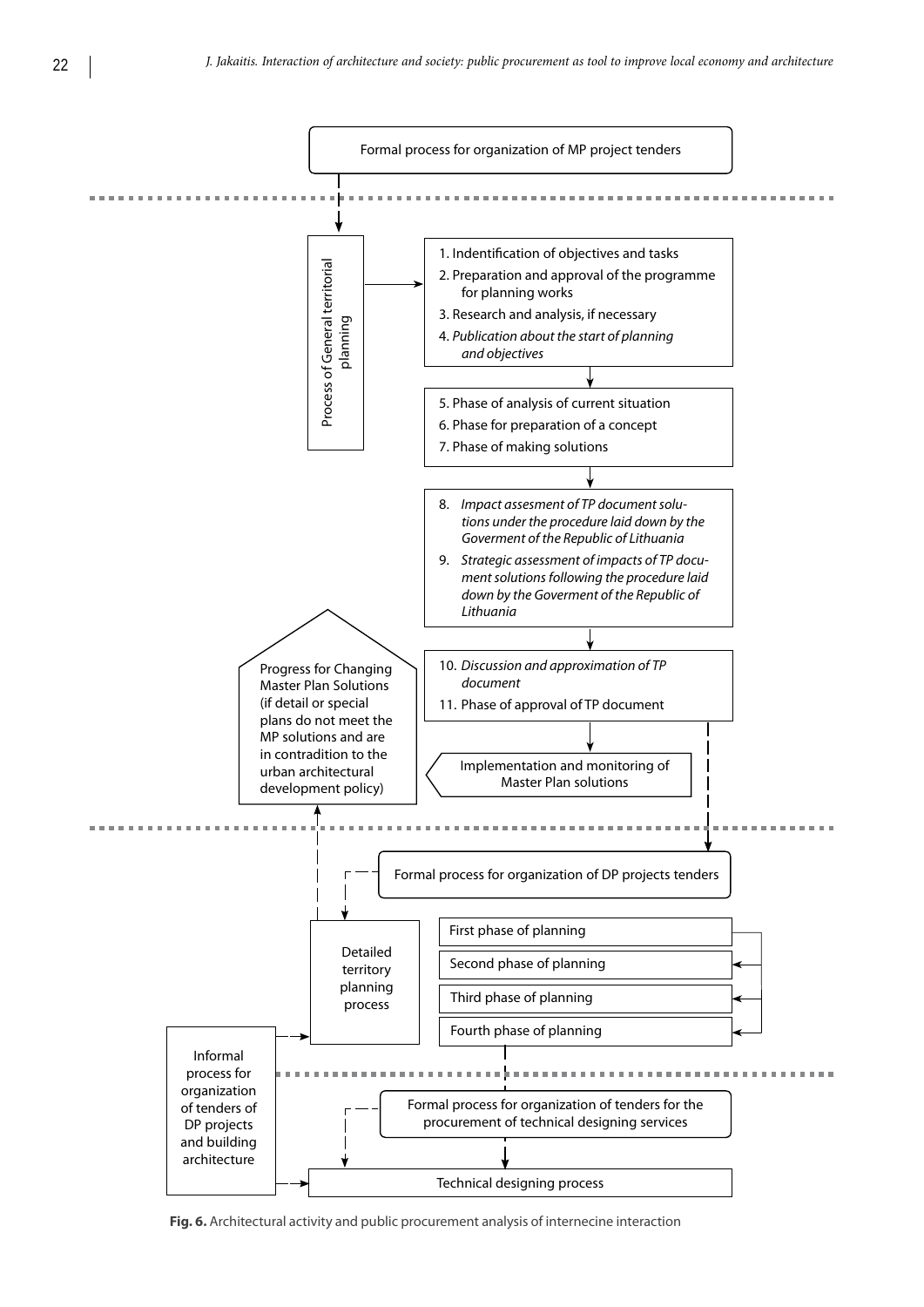

Current legal acts define (Law on Public… 1996) the following ways for the procurement of services:

- 1) open procedure tender;
- 2) restricted procedure;
- 3) competitive dialogue;
- 4) negotiated procedure with or without publication of a notice.

First, they are oriented only towards the lowest price for the procurement of services. Therefore, a questionable benefit of indicator to improve the quality of architecture causes discussions not only in the professional society.

According to the architect G. Čaikauskas (2005), new objects of architecture are evaluated absolutely conversely. The international commission evaluated King's Mindaugas Bridge (Fig. 7) as a valuable example of new architecture, though our heritage savers think that it is an invasion to the historic core of the city [Čaikauskas 2005]. Or, for instance, the newly-constructed tower-blocks for the famous Lithuanian fashion designer A. Pogrebnojus remind of warehouses and water-towers.

The scientist J. Minkevičius regrets about the quality of architectural activity in Lithuania and thinks that the previous results in architecture (should be understood as good – J. J.), originating and spreading creative ideas could be maintained only through competitions which nowadays are too rare that equity and competence of the evaluation commission forces us to doubt about the reached results. There appeared such architectural negativities as building-up of the right bank of the Neris (Figs. 8, 9) in Vilnius city that with its infantilism is characteristic of a European province (Minkevičius 2004). The world-wide architect D. Libeskind also notices that "modern architecture in Vilnius is supposedly in development and searching stage" (Leitanaitė 2007).



**Fig. 7.** King's Mindaugas Bridge in Vilnius **Fig. 8.** Nowadays buildings are built only by the law of the market economics disobeying planning regulations that are set in competition conditions (Lagunovičius 2001). Enhanced mortgage rate got a huge amount of economic benefit (by competition rules the building height is 7 storeys; due to some circumstances the building became 16-storey during implementation)



**Fig. 9.** An urban structure that was changed under the influence of informal interaction causing to reduce the area of the Municipality and commercial building density (author's photos)

### **2. Summing-up**

Analysis of peripheries in the public procurement of services of architectural activities reveals that mainly three scenarios exist in the execution of the process:

• In that case the tenders are organised in full scale and are open in the manner established by legal acts– **tenders based on formal procedures.** When object is financed from budgetary funds and has a significant value to the architectural policy of the territory (e.g., for preparation of the Master Plan (MP) documents). Creative efforts of the society of professionals in Vilnius city were united as far back as 1994 when the first Master Plan of Vilnius city was started after the restoration of independence. With the participation of specialists from the international programme of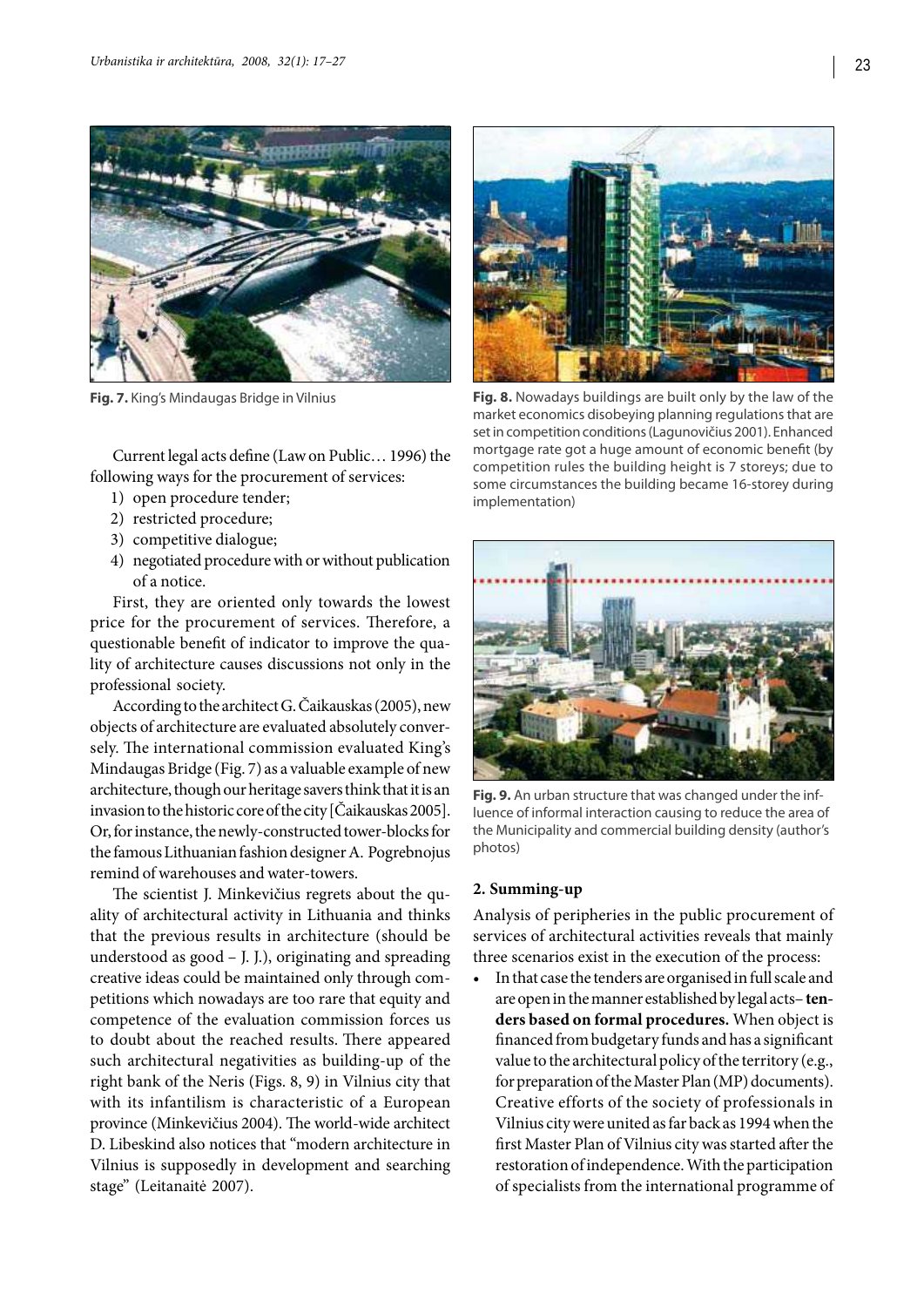

**Fig. 10.** The 7th Perspective Plan of Vilnius City development (Official Plan 1988–2005)

the Institute of Urbanistics of Canada, the practice of democratic planning was introduced. Three versions of urban architecture development were presented. The process stimulated creative and academic forces of the society but there was no absolute winner. A joint body of specialists summarised the material and formalised the results of decisions. The Master Plan after being approved by the City Council came into force in 1998 (Fig. 10)1*.*

In 1999 an open architectural tender of a formal nature called the professionals together for preparation of the concept of the right bank of the Neris and for generating architectural proposals for the object. The first place and the contract were won by E. A. Paslaitis and his colleagues. But when searching for an appropriate investor (by applying the PPP principle) and negotiating on conditions of participation, the territory plan of the winning project (splitting of the lot, changing of built-up principles, etc.) was already being revised. Due to the changed urban structure of the area, resulting from non-formal influence, the maximum height of buildings set to the tender project was increased. That caused tension in the society. The conflicting situation raised interest at the UNESCOheadquarters.

Nevertheless, a winner of the tender does not guarantee continuity of the implementation of architectural objects. According to the current Lithuanian legislation, the winners of architectural tenders do not necessarily get the right to continue the designing and implementation of objects or to design them in the way they have been submitted for discussions by contest commissions.

• **Semi-formal tenders** are organized for large-scale objects which do not have influence on changing the urban structure. In such cases the process is formalized by a state or municipal institution which undertakes the responsibility of an organizer, however, its organization is funded from private funds. At first sight it seems that an attractive principle of publicprivate-partnerships is in operation, however, a state institution does not manage financial resources, and sometimes the management of tender results becomes complicated when the financer does not meet the requirements of territory planning documents at a strategic level, or if at that time there is no policy for developing the architecture of specific territories. In such cases tenders are implemented mostly through

<sup>1</sup> Vilnius City Council, Urban Development Department, Municipal Enterprise "Vilniaus Planas". Vilnius City Official Plan. Vilnius, 2000. 35 p.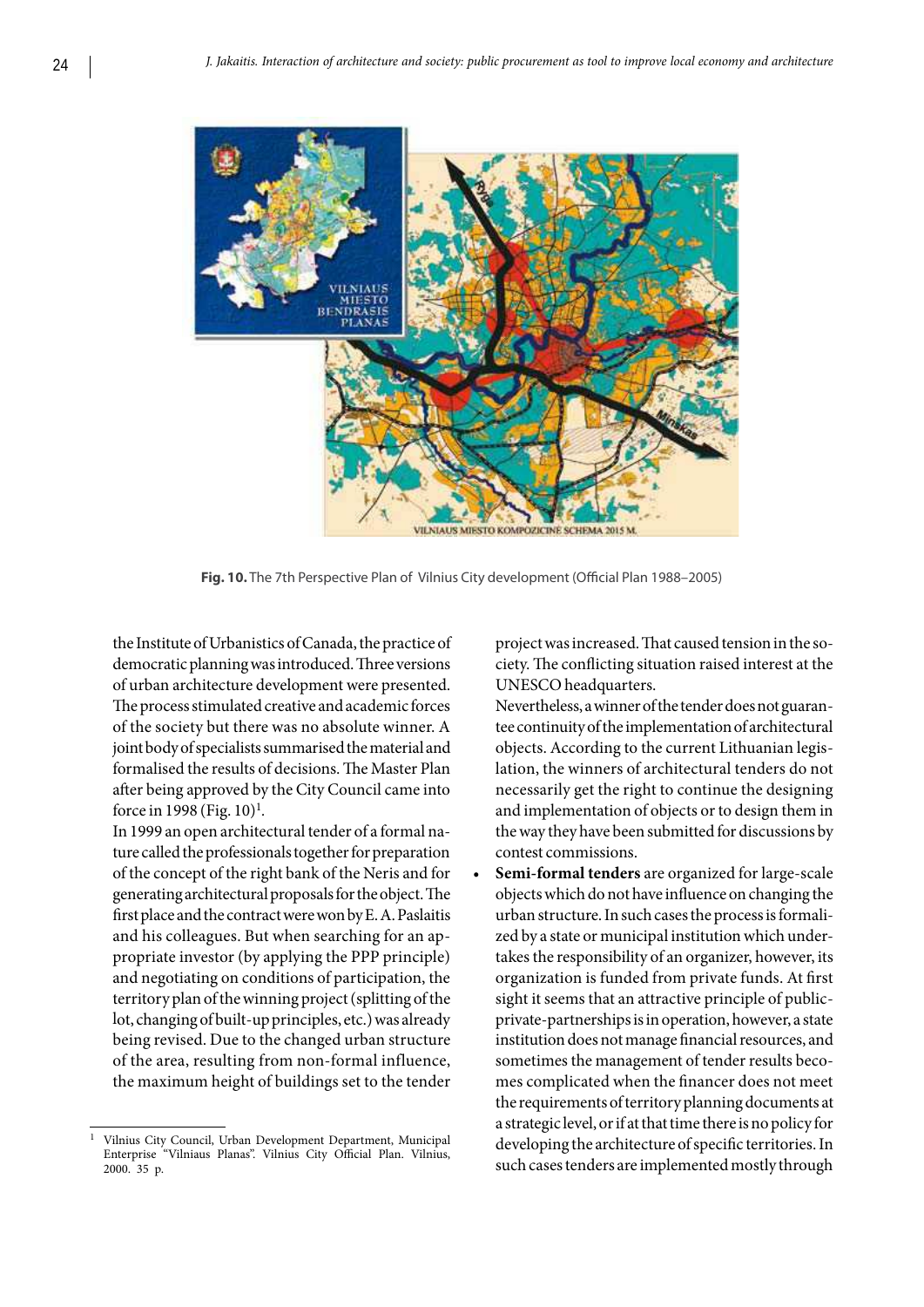| No | Year of service<br>procurement | Object                                                                                                                                                                                                                                                      | Number of<br>procurements | Type of procurement                                                                                      |
|----|--------------------------------|-------------------------------------------------------------------------------------------------------------------------------------------------------------------------------------------------------------------------------------------------------------|---------------------------|----------------------------------------------------------------------------------------------------------|
|    | 2005                           | Preparation of planning docu-<br>ments of Vilnius City municipal<br>territory (object of the contract<br>is defined on the basis of ac-<br>counting matters but not by<br>qualitative criteria for the deve-<br>lopment of urban architecture) <sup>1</sup> |                           | Open international public procurement tender<br>(where service procurement price exceeds<br>LTL 821000)  |
|    |                                | Tripartite contracts                                                                                                                                                                                                                                        | 44                        | Funds of private investors (semi-informal type<br>of procurement of services)                            |
|    | 2006                           | Services for preparation of spe-<br>cial heritage protection plans of<br>the cultural heritage objects of<br>the Municipality of Vilnius City <sup>2</sup>                                                                                                  |                           | Open international public procurement tender<br>(where service procurement price exceeds<br>LTL 821 000) |
|    |                                | Tripartite contracts                                                                                                                                                                                                                                        | 46                        | Funds of private investors                                                                               |
| 3  | 2007                           | Services for preparation of spe-<br>cial heritage protection plans of<br>the cultural heritage objects of<br>the Municipality of Vilnius City <sup>3</sup>                                                                                                  |                           | Open international public procurement tender<br>(where service procurement price exceeds LTL<br>821000)  |
|    |                                | Tripartite contracts                                                                                                                                                                                                                                        | 68                        | Funds of private investors                                                                               |

**Table 2.** Analysis for dissemination of procurement types at Vilnius City Municipality

1 Contract on provision of services No A64-7 of 16 May 2005<br><sup>2</sup> Contract on provision of services No A64-57 of 25 August 2006<br><sup>3</sup> Contract on provision of services No A64-12 of 13 February 2007

tripartite agreements (Table 2). A commission set up by a state institution decides upon the regulation of tender quality in architecture.

In 2001 a tender for arranging Šventaragis Square was organised. At that time the specialists of Vilnius City Municipality together with the members of the NGO *Pilis*, having prepared conditions of the monument management, announced an open tender for the Square between the streets of Šventaragis, Laurynas Stuoka-Gucevičius and Odminiai and Gediminas Avenue. The tender was organised to commemorate the architect Sigitas Lasavickis and the square was to be named Šventaragis Square. The purpose of this tender was to maximally reveal and highlight natural, historic and urban peculiarities of the place as of the part of the castle complex of Vilnius, to plan the public space of the city by marking places of confluence of rivers that had surrounded the castle and to compose them functionally by integrating into harmonised urban space of the city (Baranauskas 2001).

• **A semi-formal** architectural tender of 2005 for the project of Moscow Cultural and Information Centre at the crossing of Rinktinė and Juozapavičius streets, organised by the private initiative, the Lithuanian

Union of Architects and Vilnius City Municipality but financed by the government of Moscow city, was not productive. Due to different conceptions in forming the urban structure of the territory and the architectural expression of the building, the works of students of Vilnius Gediminas Technical University and attitudes of architects from Moscow design group diverged at the stage of the concept formation. It was noted that the party that financed the project (it is usually the case of non-formal tenders) expected to realise its expectations at the maximum. The organising party (usually a municipal institution), as having no financial means of control and sometimes even policy of architecture development in specific urban territories, does not know how to complete the started procedures. There is no doubt, however, that generation of ideas, discussion of projects in the society is the most important positive factor. An architectural-urban **semi-formal** tender, where assets of private investors methodically cooperate

with Vilnius City Municipality in developing the idea of skyscrapers, identifying the need for the scopes of construction and solving problems of urban integration of the territory into the city structure, was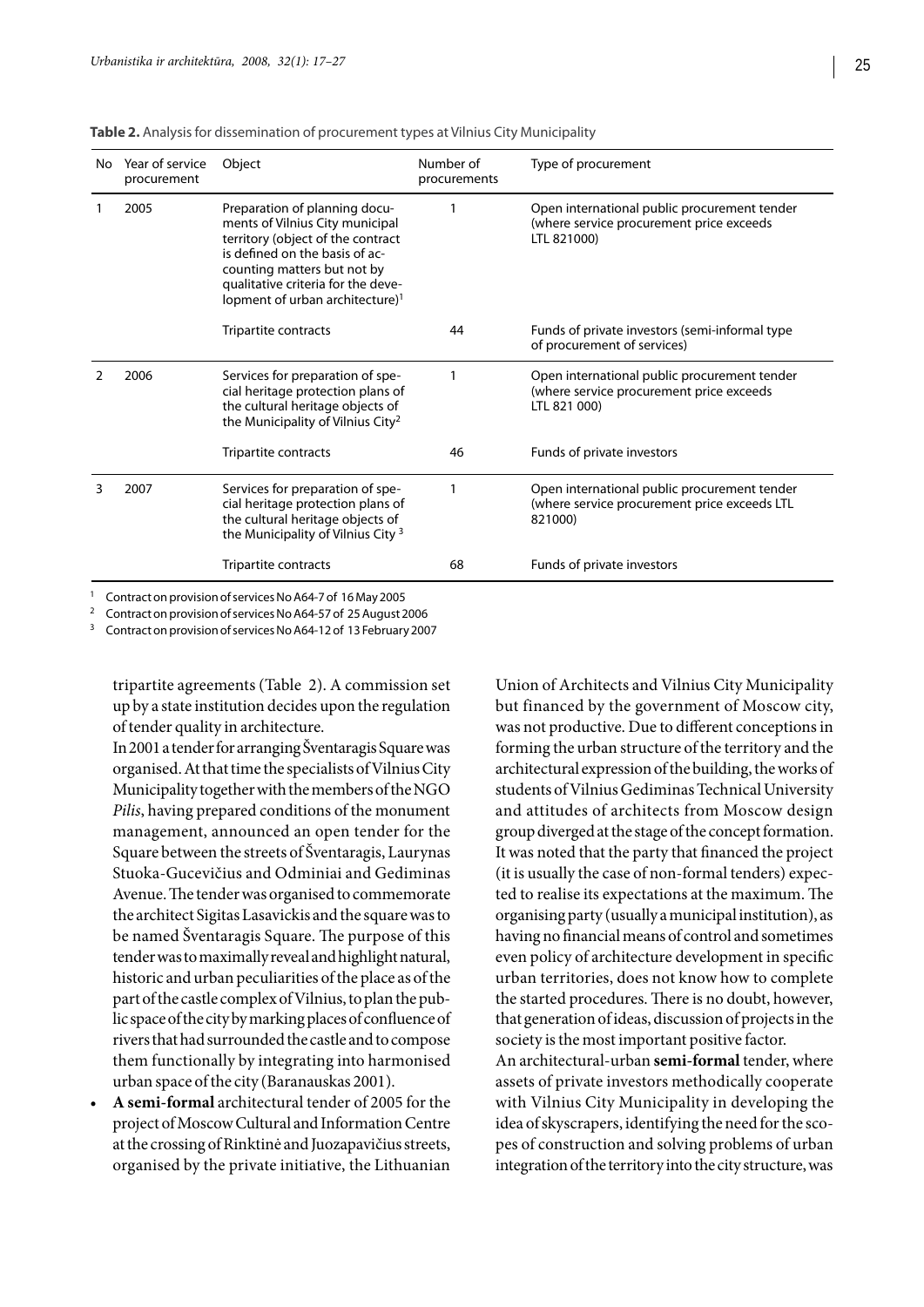successfully organised in the territory of the former soviet plant of electronic machinery *"Velga". UAB*  "Akropolis" has intentions to transform this territory into a modern commercial and residential block.

• An informal type for organization of tender is selected for designing private objects. In this case teams of invited professionals or single architects are rallied. Then other types for organization of architectural tenders, which are simpler, based on logic and experience, start to operate. Semi-formal and informal "public" tenders are organized at the initiative of private investors. The data of investigation carried out by the author (Table 2) evidences that namely such public procurement cases mostly prevail in the area of architectural activities. Tenders are organized before the start of the process of detailed territory planning. Tender results become the indicators influencing the preparation of planning documents. The Lithuanian legal acts define the procedures of public procurement and mostly assess the technical side of the process. For example, the List of Service A of Annex 2 to the Law on Public Services (2007) *(types of procurement, criteria, procurement duration, procedure and the like are defined according to this list)* groups the public procurement of services including other areas of an enterprise (municipality) activities, which sometimes do not have anything in common with architectural activities. By the abovementioned law, architectural services are mixed up with *engineering and integrated engineering services; urban planning and landscape architectural services; engineering-related scientific and technical consulting services; technical testing and analysis services* and fully remove the specific role of an artist in the area of architectural activities.

### **Conclusions**

1. The Lithuanian legal acts do not ensure the improvement of quality in architectural activities because the main criterion for assessing the organization of formal tenders remains an economic-financial indicator, and qualitative indicators are secondary. It is necessary to develop an integrated legislation and a well-formalized territory development planning and monitoring systems in the country at a state level with clearly defined definitions and assessment criteria which are interrelated. Differentiation of procedures, guarantee of publicity, and public participation in planning processes of different levels should become a priority task for the government.

Quintessential recommended actions include:

– simplifying and improving procedures and benchmark costs, quality, supplier response (review of the quality of global procurement processes);

– full application of opportunities for socially, economically and architecturally preferential tender terms (contract terms and letters of understanding for social enterprises, employment, sustainable development, urbanism);

– improving outreach and education to small business and with local professional organizations.

- 2. The Lithuanian legal acts regulating the process of public procurement should be oriented towards the optimization of economic costs, time efficiency and minimization of costs as well as the quality improvement in architectural activities.
- 3. Evaluation of the analysis results show that if the public and government cooperation is inefficient and undemocratic, its drawbacks are highlighted (especially typical of countries whose democratic system is only in the process of formation, including Lithuania), causing constant conflicts, and it becomes more and more difficult to harmonize the actions in achieving a common objective.
- 4. The legal situation and management of the architecture of Lithuanian cities is based on the experience of democratic states only in a formal way. There is still no mechanism based on real participation of society in the decision-making process. Questions of hierarchy and social justice of participation of society in the decision-making process are still unsolved as well.

#### **References**

- Buivydas, R. 1998. Construction in the Old Town. Measures of the typologycal model, in *From the international seminar "Construction in a historic environment" reports*. Vilnius, 23 Oct.
- Baranauskas, V. 2001. Garažai prie Katedros aikštės mankurtizmo triumfas, *Archiforma* 3: 95–96. ISSN 1392-4710.
- Čaikauskas, G. 2005. Laiko pėdsakai ant sostinės veido, *Namų pasaulis/Lietuvos žinios/*kovo 21 d., Nr. 12.
- Hudson, K. 2007. Public procurement: a strategic level for territorial development. Feasibility study goals and methods, in *Proc. of URBACT / Leveraging City Services (LCS) conference "Public Procurement Policy and small business: A strategic for promoting territorial economic growth"*. Hotel de Ville de Paris, 19 November 2007.